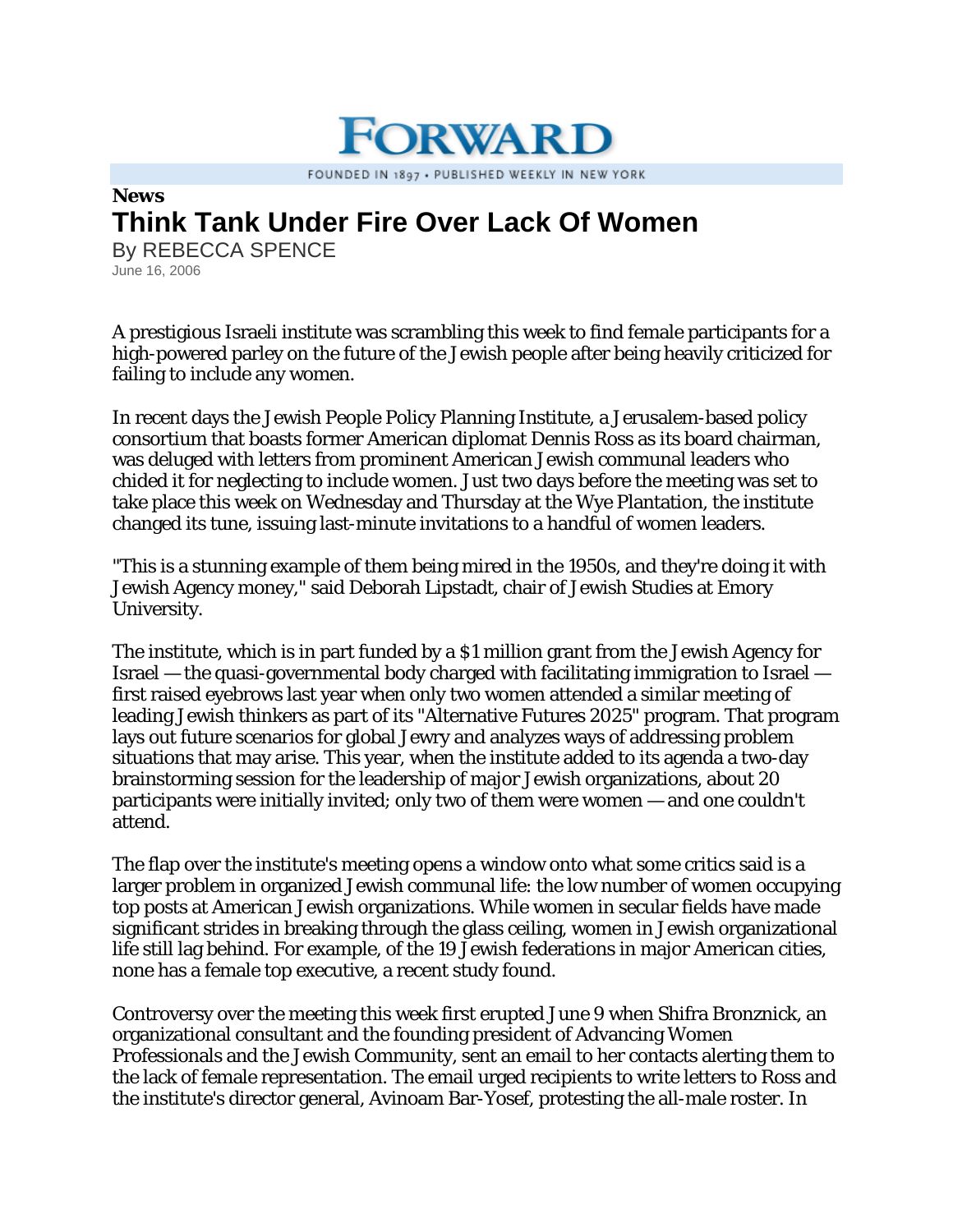response, more than 55 people, including philanthropist Lynn Schusterman, sociologist Stephen M. Cohen and Rabbi David Ellenson, president of Hebrew Union College-Jewish Institute of Religion, wrote letters that ranged from harsh rebukes to heartfelt offers of assistance in identifying women invitees for future meetings.

"When I was preparing to go to a dinner in honor of the first woman president of Chile, it struck me as a savage irony that 50% of her cabinet were women, but in the Jewish community, it has to be brought to people's attention that it's appropriate to make sure that groups of decision-makers include women," said Bronznick.

Bronznick, the life partner of Forward editor-in-chief J.J. Goldberg, said that in the past year she and other women have made overtures to board members of the institute about the lack of female representation at special meetings and on its board. She further complained that the lack of "next generation leaders" was as much of a problem as the omission of women.

As a remedy for avoiding such contentious situations in the future, Bronznick said that the institute should "aggressively identify women and next generation leaders who meet the criteria of the categories as they've constructed them," as well as "broaden their thinking and change the categories in order to convene vibrant and inclusive groups."

Bar-Yosef defended the institute, saying it simply invited the leaders of organizations "who deal with the issues we're dealing with" and that the gaff was unintentional.

"I feel embarrassed about the story because I was not aware that the issue is so sensitive," Bar-Yosef said in an interview with the Forward. He added that women were included in other meetings, and pointed to the fact that two women, including Carole Solomon, chairperson of the Board of the Jewish Agency, were on the initial invite list.

In a stinging letter to Bar-Yosef, which was sent in advance of Bronznick's efforts, Lipstadt, of Emory University, pointed out that only one of the Jewish People Policy Planning Institute's 13 board members and one of its 15 professionals are women.

"There's something terribly wrong here and in the past that, when women have tried to say something, they have been counseled not to make a fuss," said Lipstadt. "They say there aren't women CEOs, but what about Ruth Messinger?" she added, referring to the executive director of the American Jewish World Service, which has played a lead role in organizing Jewish communal efforts to stop the mass killing in the Darfur region of the Sudan.

Ross, a former Middle East negotiator under President Clinton who has served as chairman of the institute's board since its founding in 2002, said that he knew nothing of the list of invitees until the matter was brought to his attention last week. "The character of the meeting was defined by the positions people are in, where there are very few women, which is a problem in itself," Ross said.